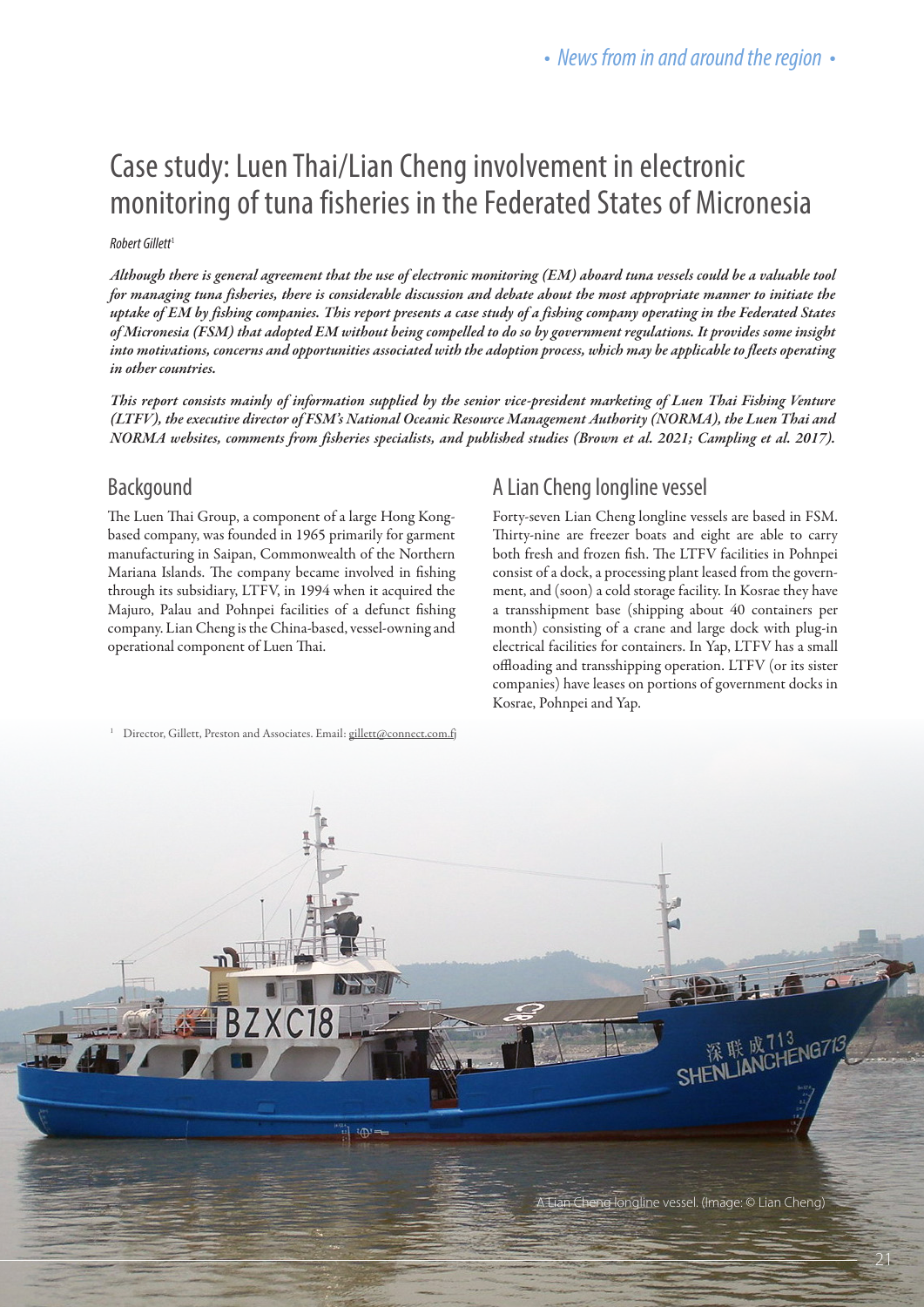### Initial involvement in EM

LTFV has highly skilled information technology staff based in Shanghai. For some time, they have been developing systems to remotely monitor activities on their distant-water fishing vessels. About 2013, they used cameras on board their longline vessels in FSM for commercial purposes, such as fish quality control, accidents and broken gear. Other forms of EM were developed for use aboard the LTFV vessels, such as alarms for problems with onboard cold storage, and for when the monitored vessel closely approached another vessel.

On request from FSM's NORMA in 2014, five Lian Cheng vessels based in FSM participated in the "TNC-Pacific Islands Cooperative Longline EM Project", along with other vessels operating in the waters of the Marshall Islands and Palau. The aims of the project were to: 1) estimate differences between EM and logbook reporting rates for the main market tuna species (yellowfin, bigeye and albacore) and key bycatch groups (all species other than the main targeted tuna species, including sharks, turtles, billfish and other fish species); 2) compare catch rates from EM to human observer data; 3) compare EM and logbooks for species composition; 4) investigate whether EM can inform bycatch mitigation by looking at how fishing practices affect clustering of bycatch within sets; and 5) explore the representativeness of the current EM trials, to make suggestions for the utility of EM to improve monitoring coverage of different fleet components.

During the TNC project, the five Lian Cheng vessels carried two sets of EM gear: one from the project and one from LTVF. The project EM gear was carried by the vessels for five or six years.

In the EM introductory process, LTFV management indicated there was not much resistance or concern by vessel captains. There was one case of a camera being blocked in the early period, and a few cases of EM equipment failure – but those early problems appear to have been resolved. Captains seemed to have become accustomed to the EM alarms, and even appreciated the cold storage warnings.

## Current involvement in electronic monitoring

Since the original LTFV EM gear was installed in 2013, many improvements have been made to their system. The system now onboard the vessel is considered to be "fourth generation" with advancements made in several areas, including the use of artificial intelligence, improved video reviewing, reliability, and tamper-proofing.

All of the technical support for the LTFV EM system is provided "in-house" by technicians based in China.

Although NORMA has the EM data from the TNC project, it has not asked for the LTFV EM data. Should they ask, the company indicates that raw video data would be provided.



Video cameras can be placed in several locations on a longline vessel. (Image: © Lian Cheng)

NORMA had people to review the video data during the TNC EM project. The company spot checks their EM data, but does not do a full review of video recordings, except for trips with incidents such as accidents or fish quality problems. The company has the attitude that the purpose of EM is to help them with technical issues, not for compliance purposes: "no point in self-policing". They did, however, do spot checks for shark finning in 2013, when finning became a major global concern. When technical issues are detected in the review process, they are reported to the chief operating officer and fleet manager.

Has EM data from Luen Thai vessels ever uncovered damaging incidents? According to Luen Thai management, during the TNC EM project, two embarrassing situations were detected by NORMA staff reviewing the EM data. One concerned the unhooking of a ray on deck, and the other was about a small whale on deck.